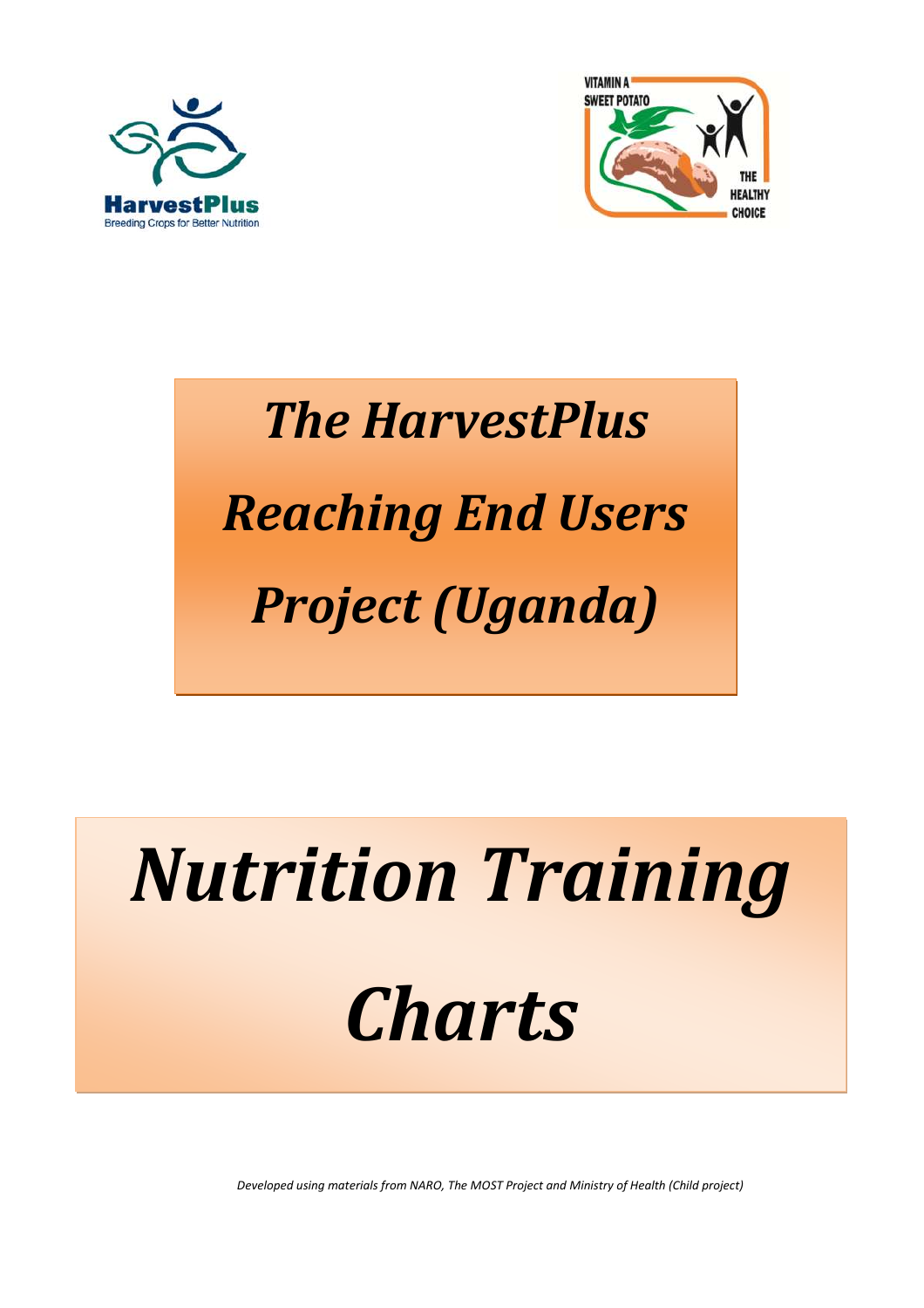# A good mixed meal



## **"A meal should have food from every group"**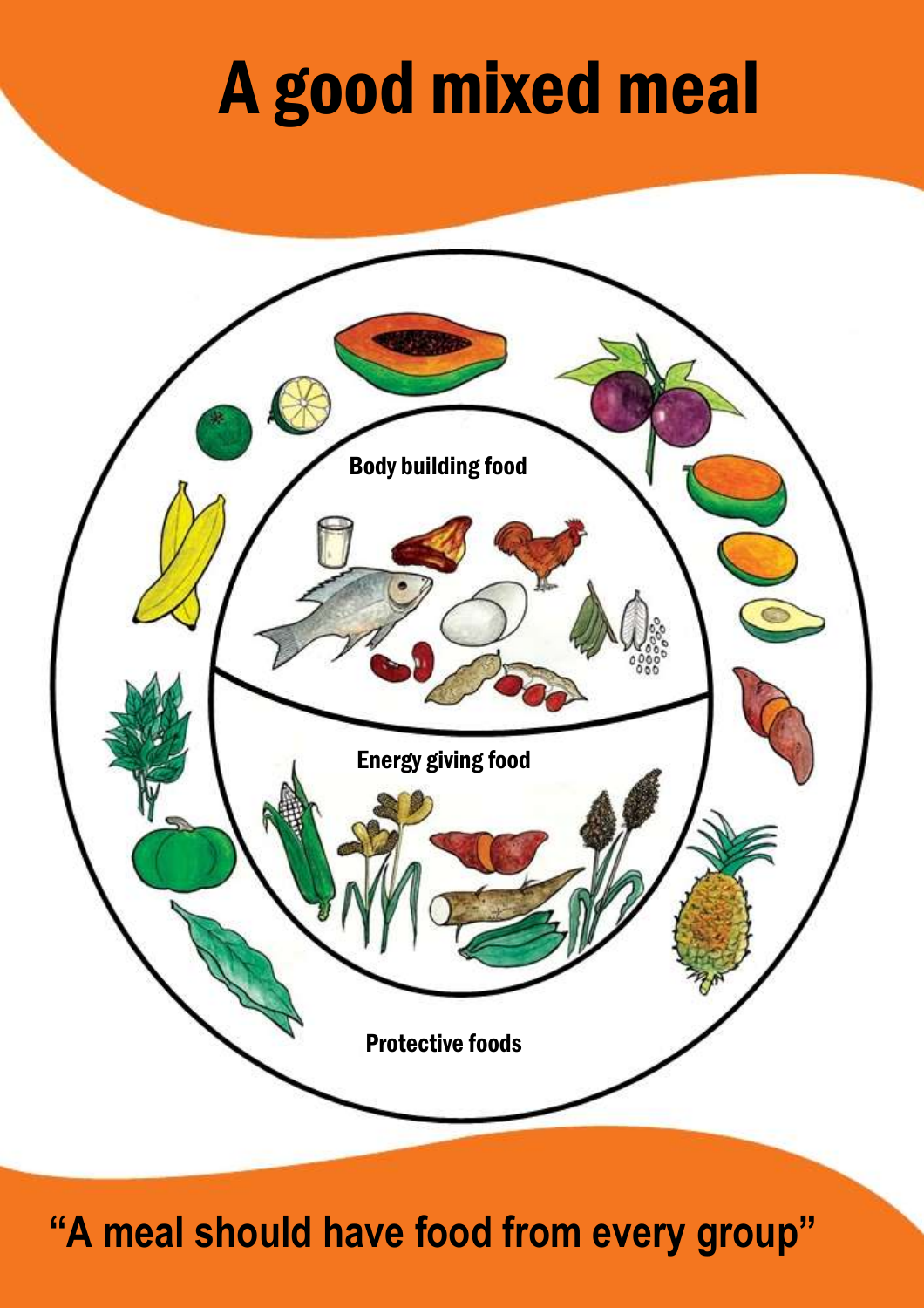# The role of Vitamin A



## **"Eat the vitamin A rich foods like the orange sweet potato"**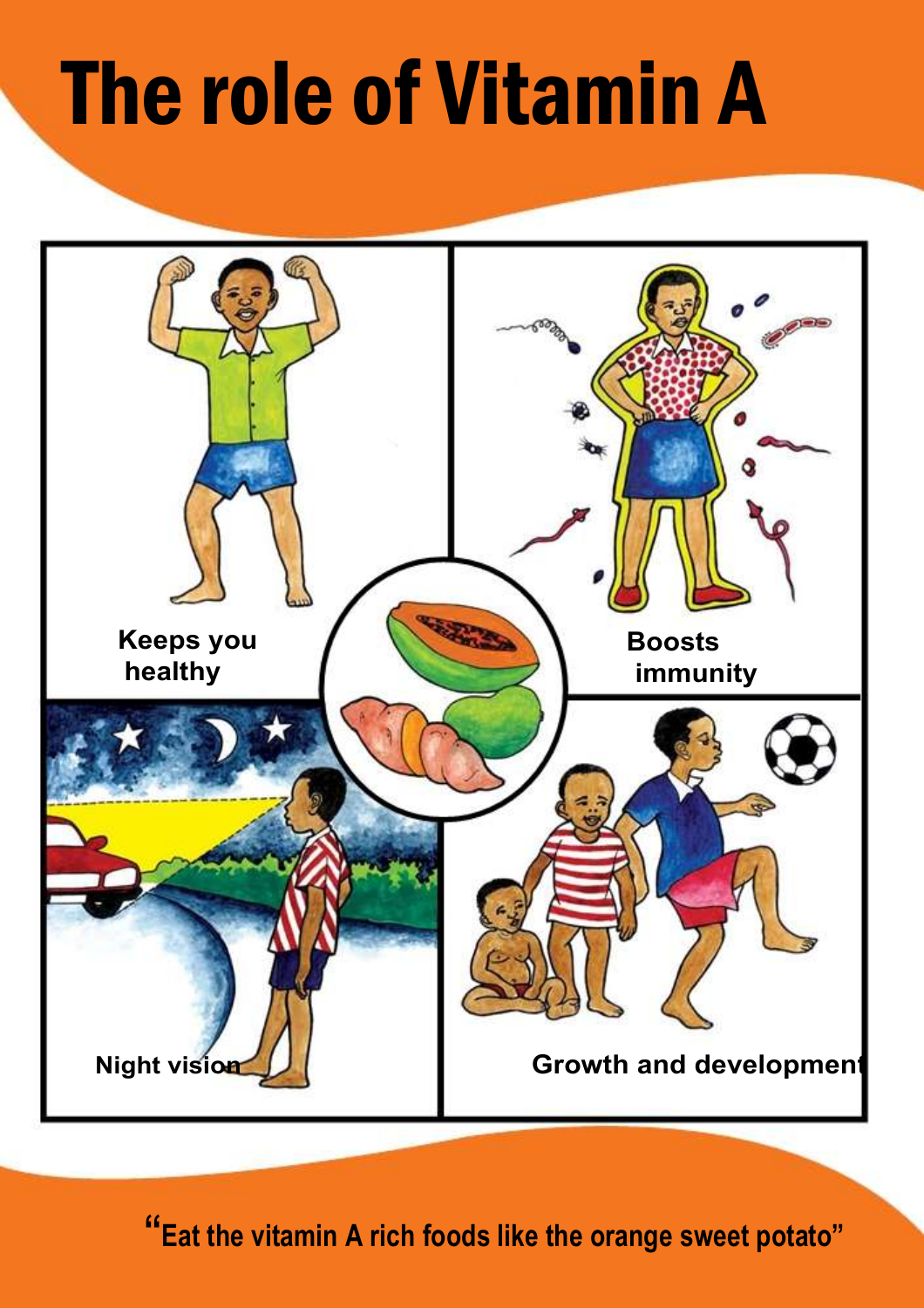# Maternal Nutrition and Breastfeeding

**Balance your meal Take plenty of drinks**



### **" Eat a balanced meal with plenty of drinks and have adequate rest so that you can breastfeed"**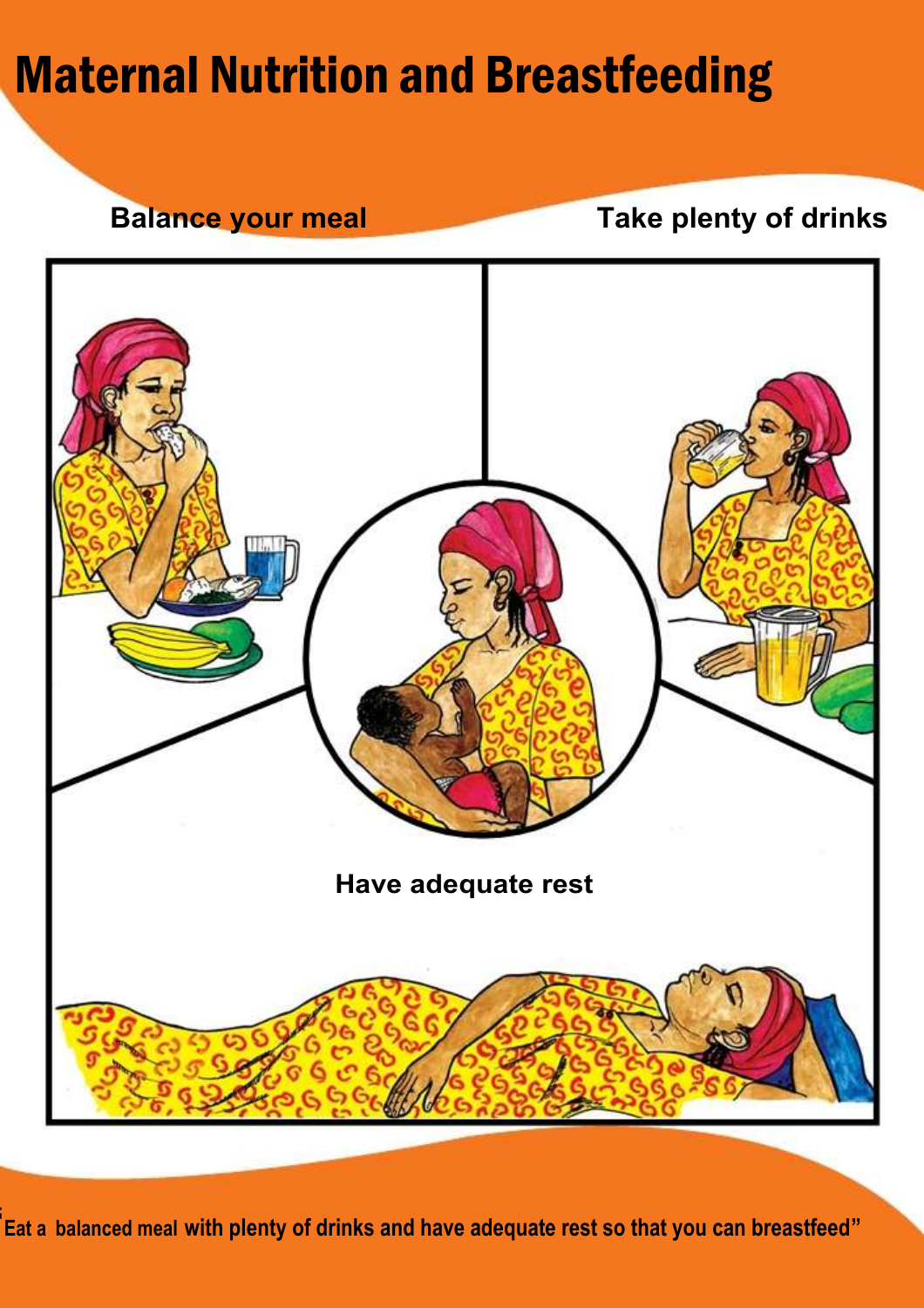# Infant and young child feeding





### **Give finely chopped family foods and continue breastfeeding**

**" Give your children the right kind of food so that they can grow and develop properly"**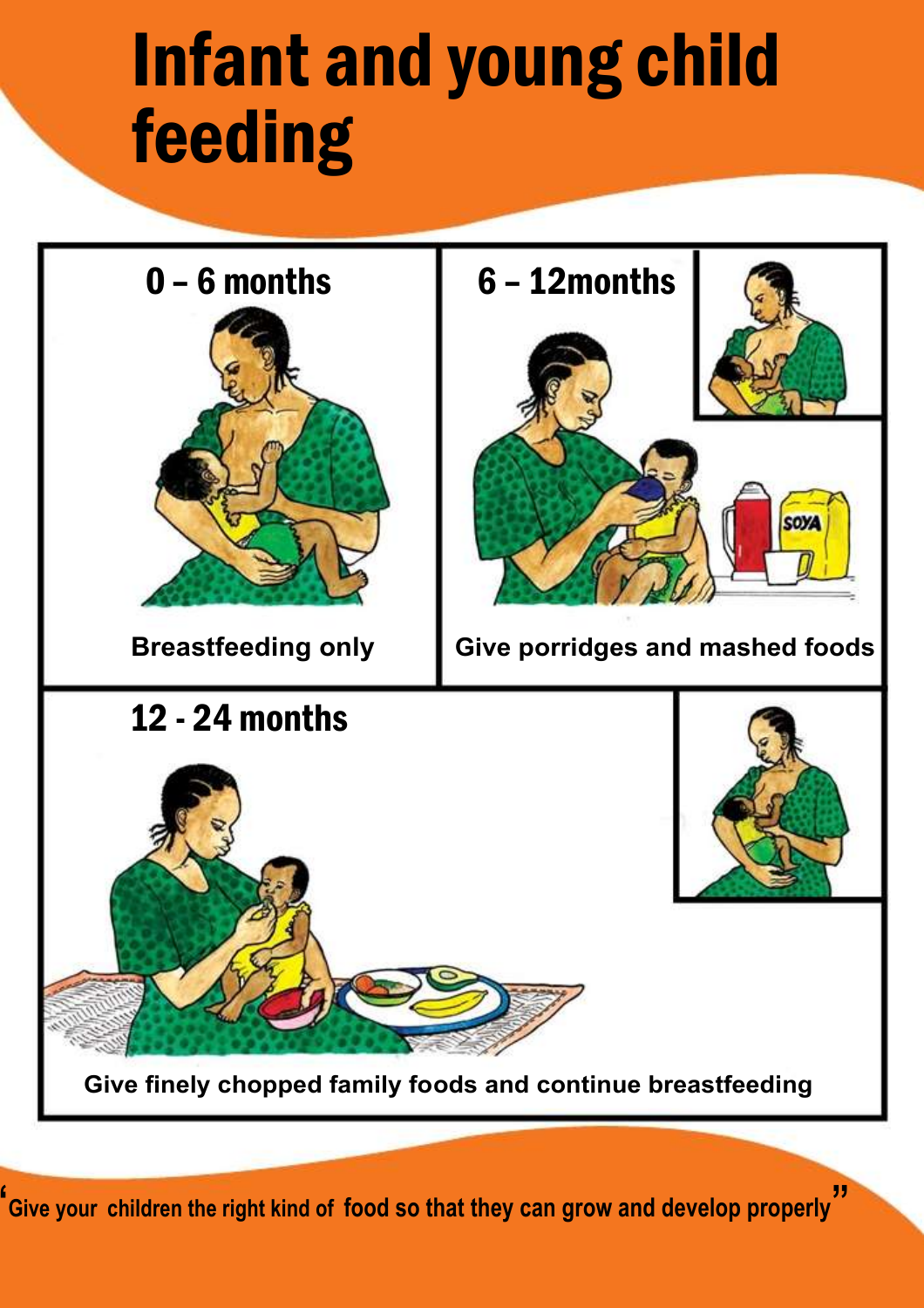# Nutrition care for the sick child

# **Continue breastfeeding Eive plenty of drinks**

### **Give soft mashed foods**

### **"Continue feeding a sick child with breastmilk, fluids and soft foods to quicken recovery from illness"**